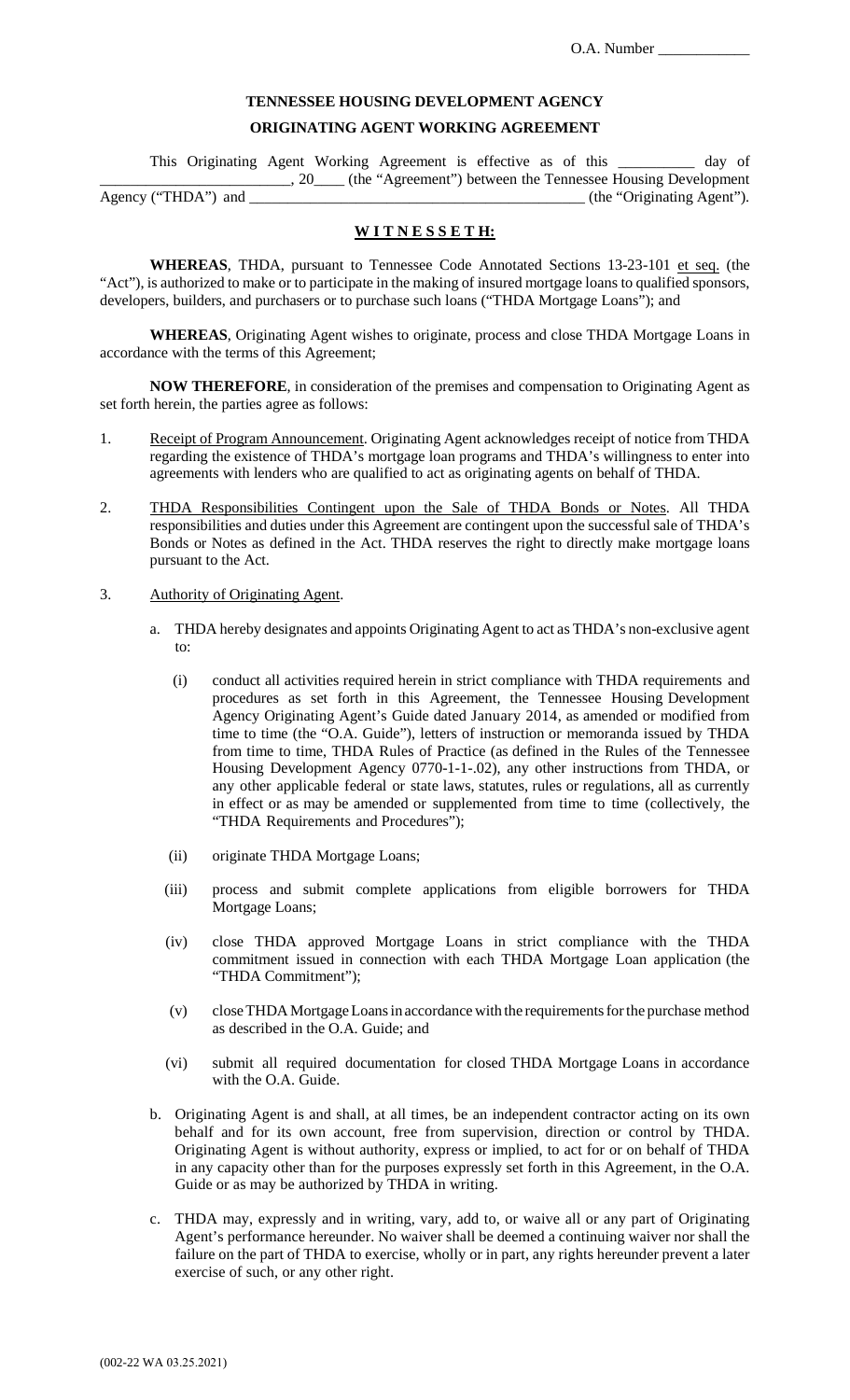- d. Originating Agent is not authorized to waive or vary any term, condition or requirement of the THDA Requirements and Procedures, the O.A. Guide, any THDA Commitment, any THDA Mortgage Loan or any document evidencing or securing a THDA Mortgage Loan, without the prior written consent of THDA.
- e. Originating Agent is authorized to originate THDA Mortgage Loans only from those locations approved by THDA at the time Originating Agent is approved or as approved by THDA during the most recent subsequent annual recertification process, as shown in THDA files ("Approved Locations").
- f. If Originating Agent engages others to perform activities or services in connection with originating, processing and closing THDA Mortgage Loans, Originating Agent shall, nevertheless, ensure that all THDA Mortgage Loans meet all THDA Requirements and Procedures. Originating Agent is and shall remain solely and directly liable to THDA for full performance under this Agreement and for meeting all THDA Requirements and Procedures, regardless of activities or services performed by others. THDA shall have no obligation to pursue others, in addition to or instead of Originating Agent, in the event activities conducted or services performed fail to meet the requirements of this Agreement or all THDA Requirements and Procedures.
- g. Originating Agent acknowledges that THDA may, in its sole discretion, decline to purchase any mortgage loan offered by Originating Agent to THDA.

#### 4. Duties and Responsibilities of Originating Agent.

Originating Agent shall have the following duties and responsibilities:

- a. Establish and maintain eligibility to act as an originating agent for THDA.
- b. Originate, process and close THDA Mortgage Loans in strict compliance with THDA Requirements and Procedures.
- c. Protect THDA's interests with respect to each THDA Mortgage Loan.
- d. Ensure that all personnel with any responsibility for THDA Mortgage Loans meet the requirements of T.C.A. 45-13-101 et seq. and are familiar with and comply, in all respects, with all THDA Requirements and Procedures.
- e. Hold all funds or documents received in connection with THDA Mortgage Loans in trust for the sole benefit of THDA and release or disburse such funds or documents only in compliance with THDA Requirements and Procedures.
- f. Deliver all required documents after THDA Mortgage Loans are closed, in strict compliance with THDA Requirements and Procedures.
- g. Generally do and perform or cause to be done and performed all things necessary, required or desirable to ensure proper and efficient originating, processing and closing of THDA Mortgage Loans and delivery of all required documents and do or perform or cause to be done or performed any and all other services necessary, required or desirable to comply with THDA Requirements and Procedures.
- h. Assist unsuccessful applicants for THDA funding in identifying other potential sources for mortgage loan financing, provided, however, this Agreement does not create, and shall not be deemed to create, a relationship between either of the parties to this Agreement and any unsuccessful applicant for THDA funding or other third party in the nature of a third party beneficiary or fiduciary relationship.
- 5. Compensation. Originating Agent may charge the following fees in connection with a THDA Mortgage Loan:
	- a. An application fee in an amount not to exceed the amount set forth in the O.A. Guide;
	- b. An originating fee to be imposed at the closing of a THDA Mortgage Loan in an amount not to exceed the amount set forth in the O.A. Guide;
	- c. Other fees only as expressly authorized in the O.A. Guide.
- 6. THDA Processing. THDA will process and review applications for THDA Mortgage Loans once all documentation required to complete the application is received by THDA. If a complete application meets all THDA Requirements and Procedures and is approved by THDA, THDA will use its best efforts to expeditiously deliver a THDA Commitment to Originating Agent for each approved application.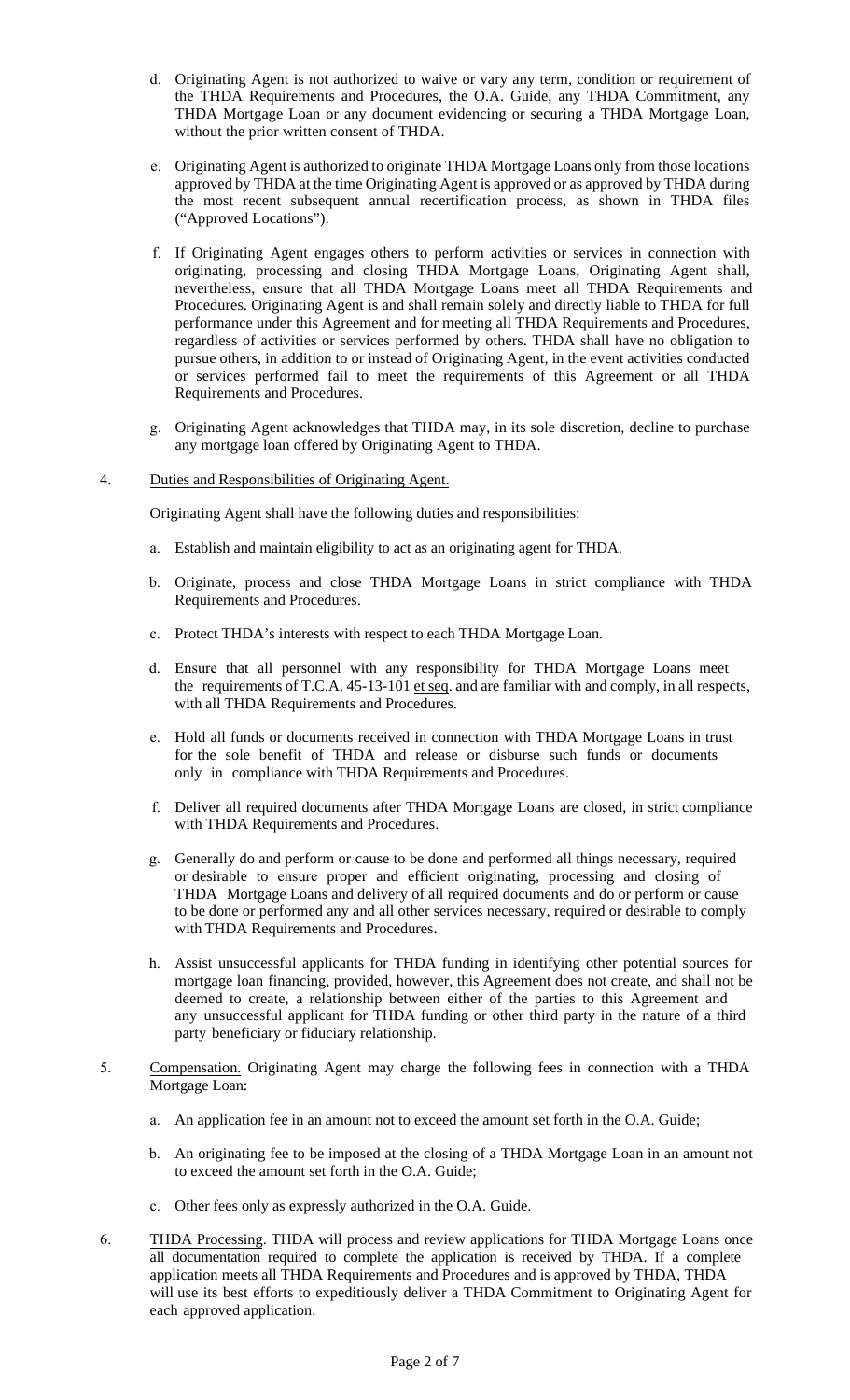7. Servicing THDA Mortgage Loans. THDA Mortgage Loans shall be serviced, after closing, only by THDA doing business as Volunteer Mortgage Loan Servicing ("VMLS"). Originating Agent shall deliver to VMLS all documents required by THDA or VMLS immediately following the closing of each THDA Mortgage Loan, as THDA or VMLS may direct.

Requirements applicable to Originating Agent regarding delivery of documents and other matters applicable to servicing THDA Mortgage Loans shall be as specified in the O.A. Guide. The O.A. Guide will specify any servicing release premium to be paid to Originating Agent.

8. Establishing and Maintaining Eligibility as an Originating Agent.

To establish and maintain eligibility as a THDA originating agent, Originating Agent shall:

- a. have and maintain capacity, personnel and business office(s) located within the State of Tennessee sufficient to originate, process, and close THDA Mortgage Loans in compliance with THDA Requirements and Procedures;
- b. utilize only personnel who are licensed or registered, as applicable, pursuant to T.C.A. 45- 13- 101, et seq;
- c. be and remain an FDIC-insured financial institution authorized under the laws of the State of Tennessee to make residential mortgage loans on homes located in Tennessee or remain an entity licensed or registered under T.C.A. Section 45-13-101, et seq. to make residential mortgage loans on homes located in Tennessee;
- d. have and maintain approval as a lender or seller/servicer by FHA, VA, FNMA, FHLMC and/or USDA/RD;
- e. have and maintain a tangible net worth acceptable to THDA;
- f. have and maintain Errors and Omissions insurance acceptable to THDA, in its sole discretion, or, at the election of THDA, be bonded in an amount acceptable to THDA, in its sole discretion;
- g. meet THDA requirements for annual re-certification;
- h. provide additional information as requested by THDA; and
- i. comply with THDA Requirements and Procedures, the O.A. Guide and this Agreement.
- 9. Audits/Reports. At any time during normal business hours as THDA may deem necessary, Originating Agent shall make available for examination all of its books, records and documents, including, without limitation, all audit, accounting or financial analysis workpapers, notes and other documents, with respect to all THDA Mortgage Loans originated, processed and closed and with respect to serving as a THDA Originating Agent. THDA or its duly authorized representative shall be permitted to audit, examine and make excerpts or transcripts from such books, records and documents and audit all contracts, invoices, checks and materials relative thereto.
- 10. Warranties and Representations Regarding Originating Agent Status. Originating Agent, for the benefit of THDA, makes the following representations and warranties as of the effective date hereof and as of the date of submission of materials for each annual re-certification. Originating Agent intends for THDA to rely solely on the following representations and warranties, together with materials and information supplied by Originating Agent, to initially approve or annually re-certify Originating Agent:
	- a. All information and materials submitted by Originating Agent to THDA to induce THDA to enter into and continue this Agreement are true and accurate in all material respects.
	- b. Originating Agent is, and all relevant personnel of Originating Agent are, duly authorized and lawfully qualified to engage in the business of originating, processing and closing residential mortgage loans in the State of Tennessee.
	- c. Originating Agent maintains and shall, throughout the term of this Agreement, continue to maintain an office or offices in Tennessee, at Approved Locations, each with a full time staff authorized and qualified to carry out all duties of Originating Agent hereunder.
	- d. Prior to submitting each application for a THDA Mortgage Loan, Originating Agent shall determine that the proposed mortgage loan is not available from the Originating Agent on reasonably equivalent terms and conditions.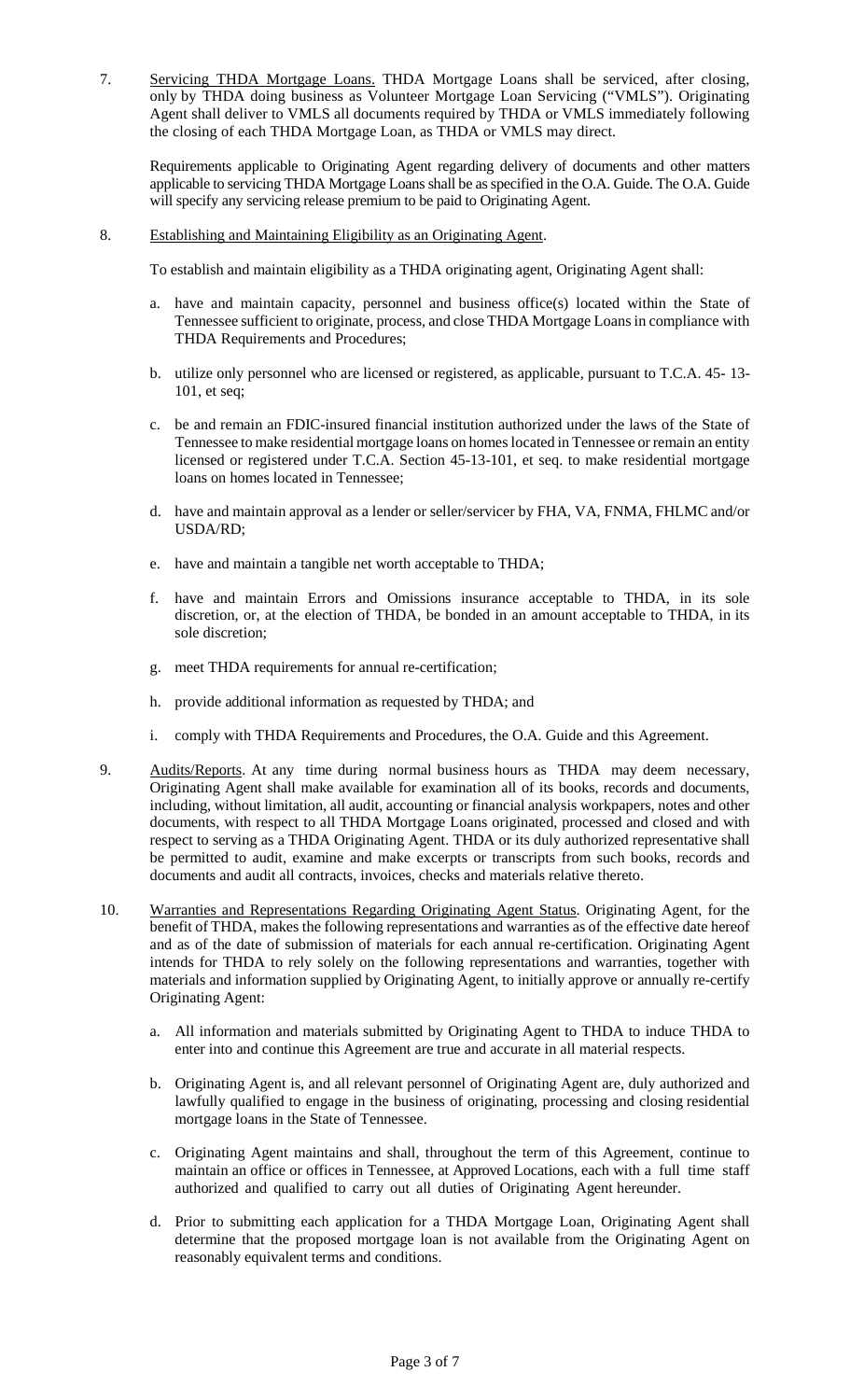- e. Originating Agent shall receive and process applications for THDA Mortgage Loans from all applicants who qualify as low and moderate income persons when such applicants and applications also meet all other THDA Requirements and Procedures.
- f. Originating Agent shall notify THDA immediately upon receipt of information leading it to believe any of its representations or warranties herein are inaccurate or misleading.
- 11. Warranties and Representations Regarding Each THDA Mortgage Loan. Originating Agent intends for THDA to rely solely on information supplied by Originating Agent in determining whether to approve any THDA Mortgage Loan application submitted by Originating Agent and whether to issue a THDA Commitment therefor. Originating Agent, therefore, by submitting a THDA Mortgage Loan application to THDA for approval, makes the following representations and warranties, for the benefit of THDA, with respect to each THDA Mortgage Loan application submitted:
	- a. The THDA Mortgage Loan application is complete and complies in all respects with THDA Requirements and Procedures.
	- b. The THDA Mortgage Loan application does not contain and Originating Agent has no information about the applicant or the THDA Mortgage Loan that would detract from the applicant's creditworthiness.
	- c. The THDA Mortgage Loan application does not contain and Originating Agent has no information concerning the real property proposed for purchase with the THDA Mortgage Loan, if and when made, which would materially lessen the extent of THDA's security, if and when the THDA Mortgage Loan is closed.
	- d. The THDA Mortgage Loan application does not contain and Originating Agent has no information that would adversely affect the marketability of the THDA Mortgage Loan or the real property proposed for purchase with the THDA Mortgage Loan, if and when made.
	- e. The THDA Mortgage Loan application does not contain and Originating Agent has no information indicating that the THDA Mortgage Loan, if and when made, would not comply with THDA Requirements and Procedures.
	- f. Originating Agent complied with all applicable federal, state and local laws, statutes, ordinances, rules and regulations currently in effect or as may be amended or supplemented from time to time in originating, processing and closing each THDA Mortgage Loan.

#### 12. Default/Remedies.

- a. Any one of the following events shall constitute a default by Originating Agent hereunder:
	- (i) A first payment default on a THDA Mortgage Loan purchased by THDA from Originating Agent. THDA's determination as to the existence of any such first payment default, regardless of cause, shall be conclusive.
	- (ii) Originating Agent's failure to provide all required documents to THDA on or before the earlier of any specific deadline established by THDA or one hundred twenty (120) days from the date the THDA Mortgage Loan is closed or as otherwise specified in the O.A. Guide.
	- (iii) THDA's determination, in its sole discretion, that any THDA Mortgage Loan made by Originating Agent was made to an ineligible borrower or was otherwise not made in compliance with THDA Requirements and Procedures.
	- (iv) Originating Agent's failure, at any time, to refund monies due to THDA in a timely fashion.
	- (v) Originating Agent's failure, at any time, to comply with this Agreement or with THDA Requirements and Procedures.

Upon the occurrence of any such default, determined in THDA's sole discretion, (i) Originating Agent shall, upon demand, immediately repurchase any THDA Mortgage Loan made by it at 100% of the outstanding principal balance plus any delinquent interest and other charges with respect to the THDA Mortgage Loan, or (ii) THDA may refuse to purchase the mortgage loan or any mortgage loan offered to THDA by Originating Agent.

b. In the event Originating Agent fails to comply with this Agreement or with THDA Requirements and Procedures or if Originating Agent fails to establish or maintain eligibility to act as an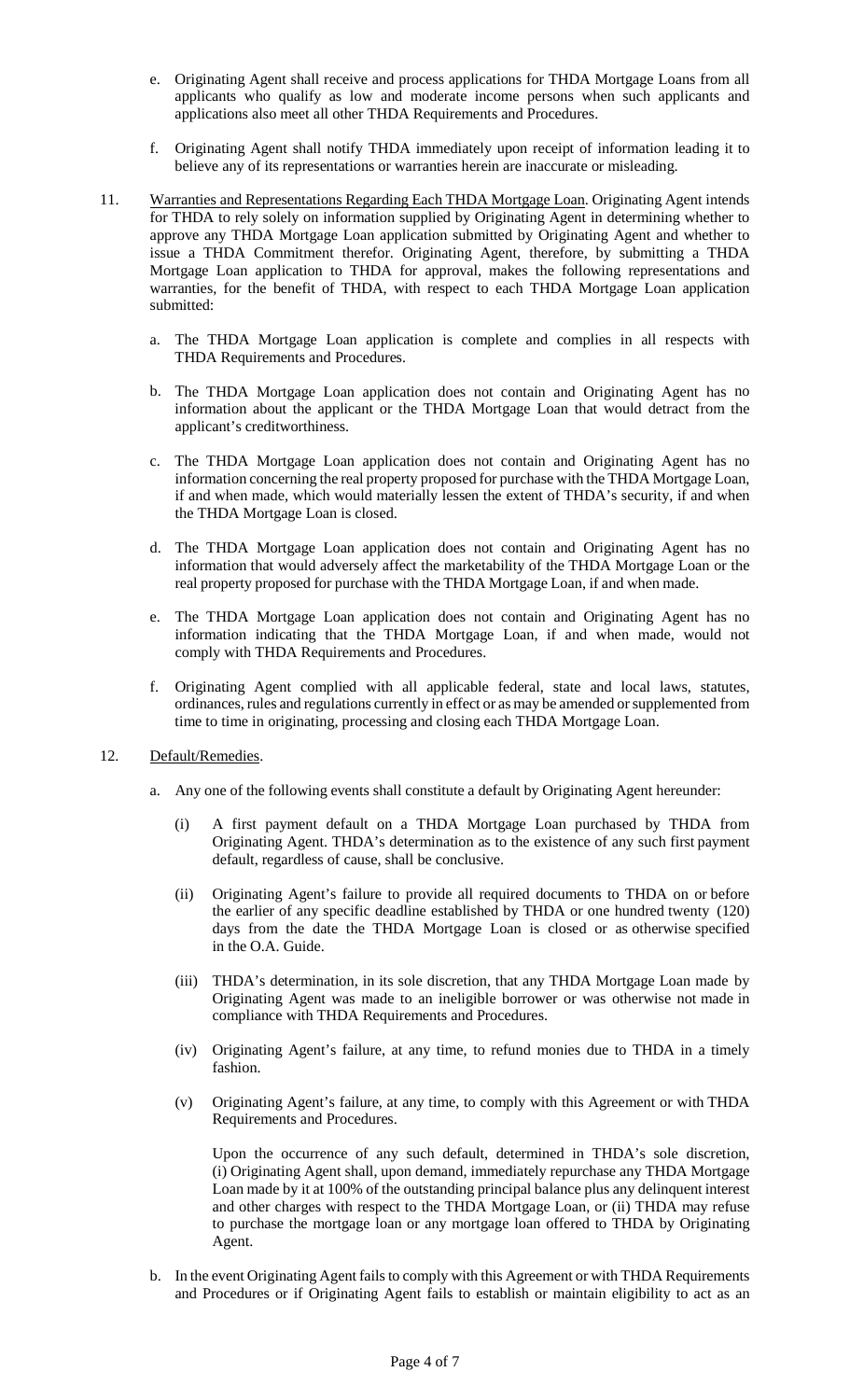originating agent, all as determined in THDA's sole discretion, THDA may, at THDA's election, and instead of or in addition to the above:

- (vi) Limit or suspend Originating Agent's ability to originate, process and close THDA Mortgage Loans; or
- (vii) Terminate this Agreement at any time without penalty or payment by THDA.
- b. Originating Agent shall be liable for damages suffered by THDA if Originating Agent knowingly made or makes any false statements, misrepresentations or material omissions, or breached or breaches any warranty or representation made in originating and processing a THDA Mortgage Loan application or in closing a THDA Mortgage Loan. If THDA determines that it suffered damages, THDA, shall give written notice of such damages to Originating Agent. Originating Agent shall have five days from the date of the notice to request a hearing before the Executive Director or a designee for a final determination of damages. Damages so assessed shall be an obligation of Originating Agent and shall be immediately due and payable to THDA. If THDA seeks recovery of such damages by suit in the courts, the determination by THDA of liability and the amount of damages shall be modified only upon a showing that the preponderance of the evidence is against THDA's determination.
- c. All remedies of THDA herein are cumulative and are in addition to any other rights or remedies available at law or in equity. No exercise of or failure to exercise any right or remedy herein shall preclude further exercise thereof by THDA.
- d. Notwithstanding anything to the contrary contained herein, in the event of any default or breach by Originating Agent, THDA may, in its sole discretion, elect to (i) seek specific performance of this Agreement; (ii) seek injunctive relief; (iii) pursue damages at law; or (iv) sue for any other remedy or relief available at law or in equity.
- e. In the event THDA seeks enforcement of this Agreement, THDA shall be entitled to recover all costs, expenses and fees, including without limitation, all court costs and all attorneys fees.
- 13. Captions and Headings. The captions and headings to the paragraphs in this Agreement are included for convenience and reference only, and in no way define or limit any of the provisions or otherwise affect their construction or effect.
- 14. Governing Law. This Agreement shall be interpreted, construed and enforced in accordance with the laws of the State of Tennessee.
- 15. Assignment or Transfer. Originating Agent shall not assign or transfer, in whole or in part, this Agreement or Originating Agent's duties or obligations hereunder without the prior written consent of THDA, which consent may be withheld at THDA's sole discretion.
- 16. Change in Ownership or Structure. Originating Agent shall notify THDA of any name change, any change in ownership, any change in organizational structure, any change with respect to geographic location or office location, or any change with respect to personnel of Originating Agent involved in originating, processing or closing THDA Mortgage Loans at any of the Approved Locations at least thirty (30) days prior to the effective date of any such change. Originating Agent shall promptly provide all information and documentation THDA may reasonably require to demonstrate Originating Agent's or any successor, successor in interest, transferee or assignee continued eligibility and suitability to act as an originating agent for THDA Mortgage Loans. THDA may, at its sole discretion, elect to (i) continue this Agreement with Originating Agent or approved successor, successor in interest, transferee or assignee; (ii) require Originating Agent or approved successor, successor in interest, transferee or assignee to execute a new Agreement or appropriate amendments hereto, if Originating Agent or approved successor, successor in interest, transferee or assignee wishes to continue to originate, process and close THDA Mortgage Loans; or (iii) terminate this Agreement with no additional compensation to Originating Agent or approved successor, successor in interest, transferee or assignee.
- 17. Entire Agreement. This Agreement, together with the THDA Requirements and Procedures, which are incorporated herein by this reference as if set forth herein verbatim, constitutes the entire agreement between THDA and Originating Agent. Neither this Agreement nor any of its provisions may be modified, changed or waived except by a written instrument executed by the party against whom enforcement of the change, waiver or discharge is sought; provided, however; THDA may modify Approved Locations, without a written instrument executed by Originating Agent, based on information submitted by or obtained from Originating Agent. Further, THDA may modify the O.A. Guide and THDA Requirements and Procedures, in THDA's sole discretion, and all such modifications shall be binding upon Originating Agent, without a written instrument executed by Originating Agent, upon notice provided as specified herein.
- 18. Term of Agreement. The authority of Originating Agent to originate, process and close THDA Mortgage Loans under this Agreement shall be for an initial term beginning on the date hereof and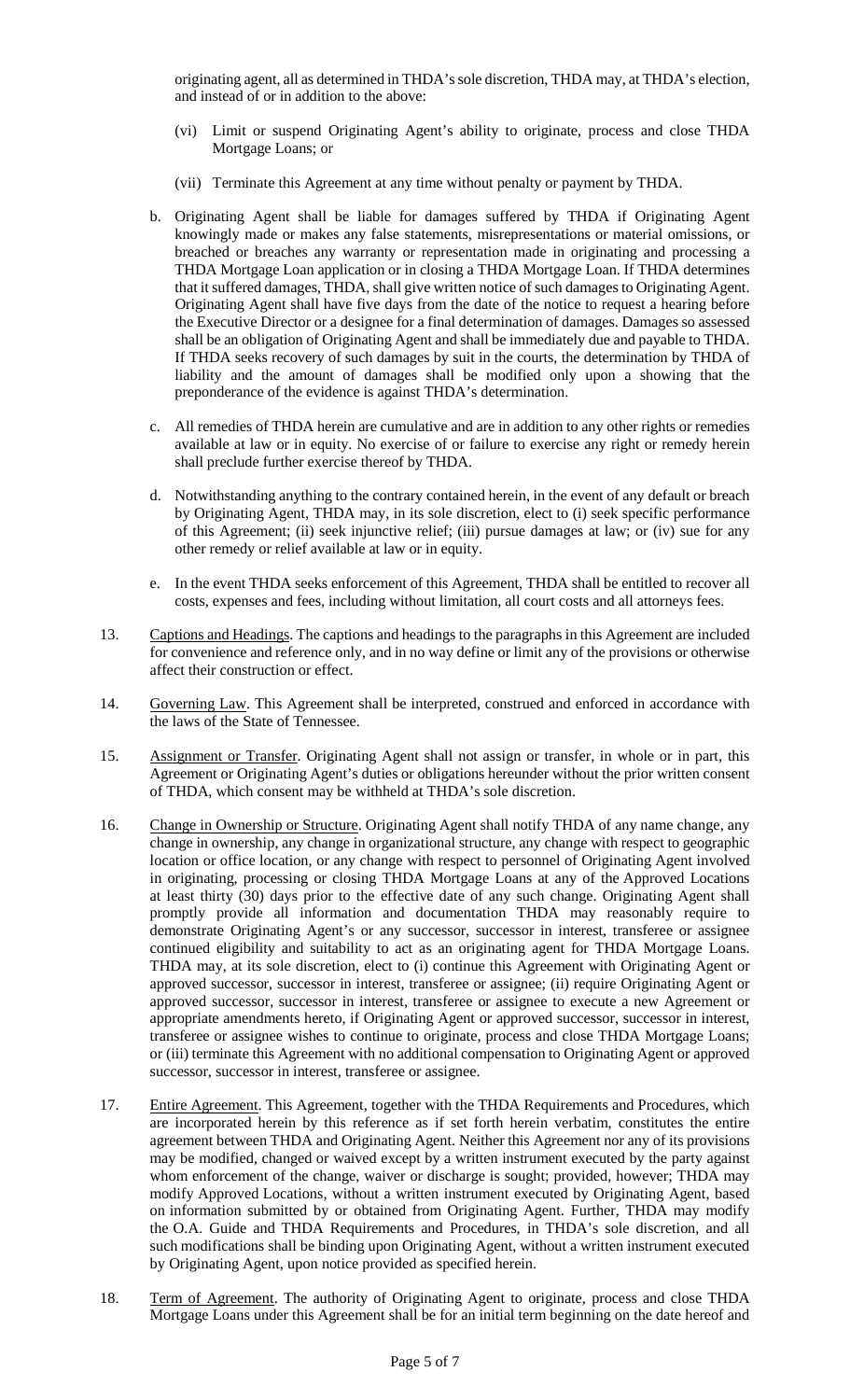extending until the date of the first annual re-certification required by THDA. Thereafter, the authority of Originating Agent to originate, process and close THDA Mortgage Loans under this Agreement shall be for successive one year terms beginning on the date of each subsequent annual re-certification approved by THDA, unless this Agreement is otherwise terminated. THDA, at its sole discretion, shall determine whether Originating Agent remains eligible to act as an originating agent for THDA.

Any Originating Agent who fails to submit all material required or requested by THDA for the purpose of annual recertification or who is determined by THDA, in its sole discretion, to be ineligible to act as an originating agent for THDA shall have no authority, express or implied, to act for or on behalf of THDA in any capacity in connection with originating, processing or closing any THDA Mortgage Loan or any THDA Mortgage Loan application.

Notwithstanding the foregoing, Originating Agent shall remain liable for all THDA Mortgage Loans originated, processed or closed by Originating Agent, its successors, successors in interest and assigns, including, without limitation, the obligation to repurchase as specified in Paragraph 12 herein, regardless of originating agent status hereunder and regardless of the status of this Agreement. This provision shall survive any termination or expiration of this Agreement and shall, with respect to each THDA Mortgage Loan, extend until (i) the principal and interest of the THDA Mortgage Loan is paid in full; or (ii) proceedings to foreclose the THDA Mortgage Loan are terminated finally; or (iii) THDA obtains title to property securing a THDA Mortgage Loan in lieu of foreclosure; or (iv) the THDA Mortgage Loan is assigned to HUD, VA, FHA, USDA/RD, a private mortgage insurer or a hazard insurer under a contract of insurance or guaranty.

- 19. Compliance with Applicable Law. Originating Agent shall, at all times, comply with all applicable Federal, state and local laws, statutes, ordinances, rules, and regulations currently in effect or as may be amended or supplemented from time to time.
- 20. Indemnification. If, at any time, any claim, demand, action or legal proceeding is threatened or instituted against THDA by reason of, or in connection with, any conduct, error, action, failure to act, or omission on the part of Originating Agent, whether such conduct, error, action, omission or failure to act be in connection with the originating, processing or closing of any THDA Mortgage Loan or otherwise, Originating Agent shall defend and hold THDA harmless from any and all loss, liabilities, damages and expenses including, without limitation, the amount of any judgments, fines or penalties, plus any costs and interest thereon, as well as any and all attorney's fees and all other costs or disbursements paid or incurred in connection therewith, including without limitation, all court costs.
- 21. Notice. Notices from THDA to Originating Agent shall be deemed given when sent to Originating Agent via facsimile transmission to the most recent facsimile number provided by Originating Agent as reflected in THDA files, or when placed in first class U.S. Mail addressed to Originating Agency at the address set forth below, or when sent to Originating Agent via email to the most recent email address provided by Originating Agent as reflected in THDA files. Notices from THDA to Originating Agent shall also be deemed given when posted by THDA on its website at www.thda.org. Notices from Originating Agent to THDA shall be deemed given when received by the THDA Single Family Programs Division at the facsimile number specified in the O.A. Guide or addressed as set forth below. Such addresses may be changed from time to time by either party by giving written notice of such change, addressed as provided herein.

| Originating Agent: _ |                                                                                                                                                                       |
|----------------------|-----------------------------------------------------------------------------------------------------------------------------------------------------------------------|
| <b>THDA·</b>         | Rhonda Ronnow, Director of Loan Operations<br><b>Single Family Programs</b><br>Andrew Jackson Building, 3rd Floor<br>502 Deaderick Street<br>Nashville, TN 37243-0200 |

22. Financial and Insurance Representations and Warranties. To induce THDA to approve or re-certify Originating Agent hereunder, Originating Agent submitted, and intends for THDA to rely upon, certain consolidated financial statements and evidence of insurance submitted for \_\_\_\_\_\_\_\_\_\_\_\_\_\_\_\_\_\_\_\_\_\_\_\_\_\_\_\_\_\_\_\_\_\_\_\_, the entity who owns Originating Agent (the "Parent") in fulfillment of the THDA requirements to become or remain an originating agent hereunder. In connection therewith, Parent joins in this Agreement for the purpose of representing and warranting to THDA that Parent is responsible for financial or insurance obligations Originating Agent may have to THDA hereunder in the event Originating Agent is unable or unwilling to fulfil such obligations.

[EXECUTION PAGE FOLLOWS]